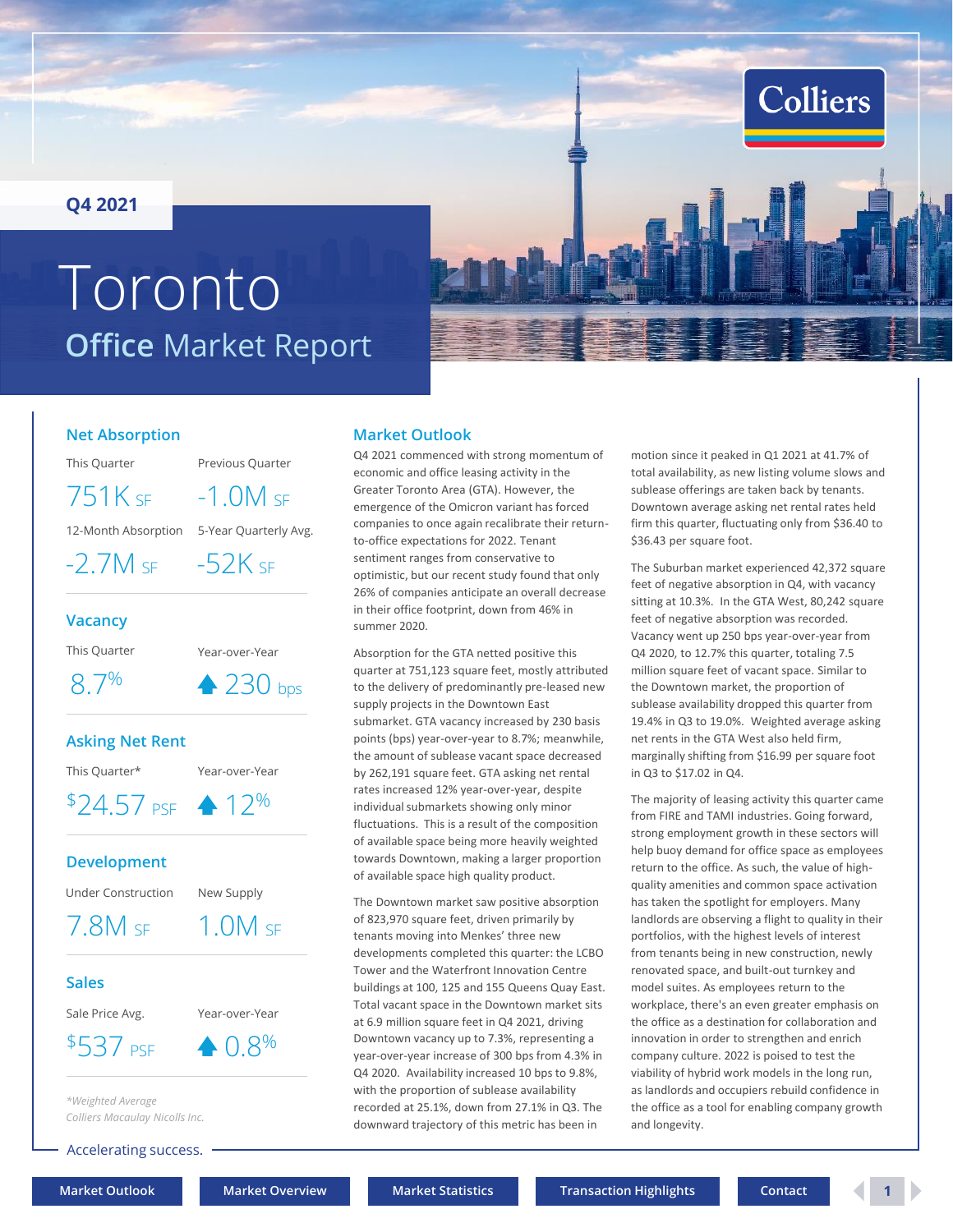# <span id="page-1-0"></span>Market Overview

By Square Feet Leased (SF)

**23%**

**18%**

**14%**

FIRE & TAMI represent **41%** of all leases in Q4

**11%**

**2%**

**32%**



**FIRE** TAMI **HEG ACE** Legal Other Financial Services, Insurance, Real Estate Technology, Advertising, Media, Information

Healthcare, Education, Government Accountants, Consultants, Engineers **Rental Rate Growth\*** By Market | Q4 2020 – Q4 2021



*\* Weighted Average Asking Net Rent*



| <b>GTA Total</b> |  | 8.7% from 6.4% Q4'20   |
|------------------|--|------------------------|
| <b>GTAW</b>      |  | 12.7% from 10.2% Q4'20 |
| <b>GTAN/E</b>    |  | 8.3% from 7.0% Q4'20   |
| Midtown          |  | 6.0% from 3.1% Q4'20   |
| Downtown         |  | 7.3% from 4.3% Q4'20   |
|                  |  |                        |

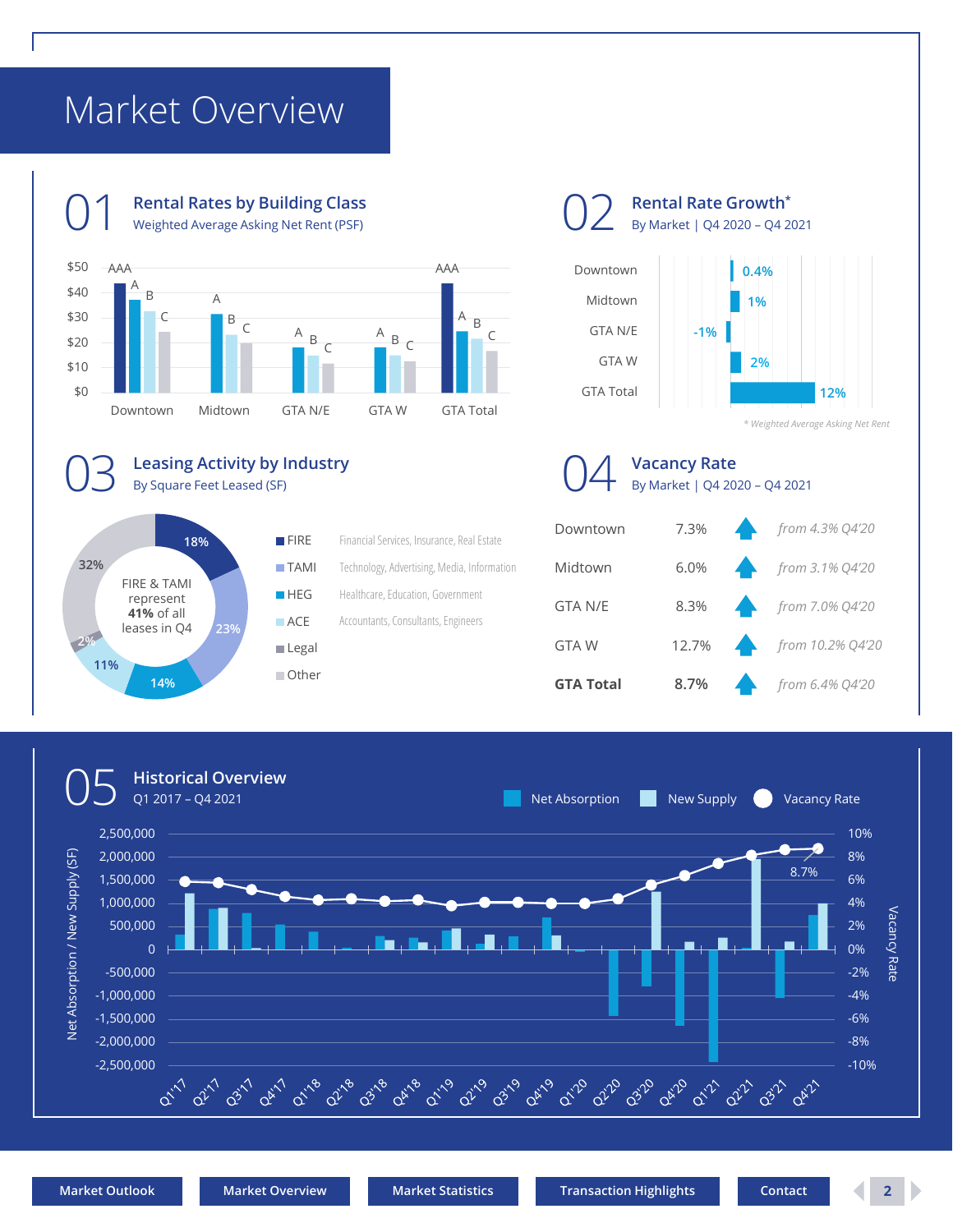# <span id="page-2-0"></span>Market Statistics

|                         | <b>All Building</b><br><b>Classes</b> | # of<br><b>Bldgs</b> | <b>Office</b><br>Inventory | Rate  | <b>Vacancy Availability</b><br>Rate | Prop. of<br><b>Sublease</b><br><b>Available</b> | <b>Absorption</b><br><b>Current</b><br>Quarter | Wgt. Avg.<br><b>Asking</b><br><b>Net Rent</b> | Wgt. Avg.<br><b>Asking</b><br><b>Gross Rent</b> | <b>New</b><br><b>Supply</b> | <b>Under</b><br><b>Construction</b> |
|-------------------------|---------------------------------------|----------------------|----------------------------|-------|-------------------------------------|-------------------------------------------------|------------------------------------------------|-----------------------------------------------|-------------------------------------------------|-----------------------------|-------------------------------------|
|                         | <b>Market</b>                         |                      | (SF)                       | %     | (SF)                                | %                                               | (SF)                                           | (PSF)                                         | (PSF)                                           | (SF)                        | (SF)                                |
| Downtown                | Financial Core                        | 105                  | 38,929,018                 | 8.1%  | 12.6%                               | 22.9%                                           | 31,898                                         | \$39.06                                       | \$68.49                                         | $\mathbb O$                 | 3,529,086                           |
|                         | Downtown East                         | 74                   | 7,668,900                  | 8.0%  | 10.2%                               | 33.8%                                           | 780,414                                        | \$34.19                                       | \$58.04                                         | 1,005,976                   | 1,682,003                           |
|                         | Downtown North                        | 139                  | 22,658,607                 | 4.2%  | 6.1%                                | 30.2%                                           | $-37,310$                                      | \$31.17                                       | \$52.57                                         | $\mathbf 0$                 | 184,958                             |
|                         | Downtown South                        | 20                   | 7,227,269                  | 9.1%  | 4.4%                                | 7.0%                                            | 75,293                                         | \$34.89                                       | \$60.32                                         | $\mathbb O$                 | 0                                   |
|                         | Downtown West                         | 154                  | 17,833,478                 | 8.6%  | 10.4%                               | 26.5%                                           | $-26,325$                                      | \$34.77                                       | \$55.07                                         | $\mathbb O$                 | 1,980,175                           |
|                         | <b>Downtown Total</b>                 | 492                  | 94,317,272                 | 7.3%  | 9.8%                                | 25.1%                                           | 823,970                                        | \$36.56                                       | \$62.49                                         | 1,005,976                   | 7,376,222                           |
|                         | Yonge - Bloor                         | 74                   | 11,023,494                 | 5.0%  | 8.7%                                | 11.0%                                           | $-16,543$                                      | \$30.95                                       | \$54.80                                         | $\mathbb O$                 | 0                                   |
|                         | Yonge - St. Clair                     | 30                   | 3,299,852                  | 5.5%  | 8.3%                                | 52.8%                                           | $-26,709$                                      | \$26.82                                       | \$49.69                                         | $\mathbb O$                 | $\mathsf{O}\xspace$                 |
| Midtown                 | Yonge - Eglinton                      | 68                   | 6,741,151                  | 6.4%  | 7.7%                                | 29.7%                                           | 2,550                                          | \$18.41                                       | \$36.84                                         | $\mathbf 0$                 | 46,954                              |
|                         | <b>Toronto West</b>                   | 48                   | 2,784,140                  | 9.8%  | 7.5%                                | 14.3%                                           | 10,227                                         | \$29.56                                       | \$44.68                                         | $\mathbf 0$                 | 0                                   |
|                         | <b>Midtown</b>                        | 220                  | 23,848,637                 | 6.0%  | 8.2%                                | 22.2%                                           | $-30,475$                                      | \$27.42                                       | \$48.86                                         | $\mathbf 0$                 | 46,954                              |
|                         | Don Mills - Eglinton                  | 66                   | 6,349,089                  | 5.8%  | 7.3%                                | 34.9%                                           | $-9,497$                                       | \$13.54                                       | \$31.07                                         | $\mathbb O$                 | 124,000                             |
|                         | Duncan Mill                           | 45                   | 3,044,042                  | 10.2% | 14.5%                               | 40.5%                                           | $-19,280$                                      | \$16.36                                       | \$32.12                                         | $\mathbb O$                 | $\mathsf{O}\xspace$                 |
|                         | Consumers Road                        | 47                   | 6,096,558                  | 15.3% | 13.9%                               | 17.3%                                           | $-40,837$                                      | \$13.55                                       | \$30.89                                         | $\mathbb O$                 | $\mathsf{O}\xspace$                 |
|                         | Woodbine/Steeles                      | 70                   | 6,637,197                  | 9.7%  | 8.4%                                | 14.3%                                           | $-17,845$                                      | \$15.41                                       | \$30.55                                         | $\mathbb O$                 | $\overline{0}$                      |
|                         | <b>Toronto East</b>                   | 23                   | 1,560,552                  | 6.1%  | 6.4%                                | 33.6%                                           | $-23,209$                                      | \$23.71                                       | \$38.43                                         | $\mathbb O$                 | 13,565                              |
|                         | <b>Central East</b>                   | 251                  | 23,687,438                 | 9.9%  | 10.2%                               | 24.9%                                           | $-110,668$                                     | \$14.90                                       | \$31.32                                         | $\mathbf 0$                 | 137,565                             |
|                         | Yorkdale                              | 31                   | 2,340,379                  | 2.9%  | 2.6%                                | 0.0%                                            | 7,704                                          | \$12.98                                       | \$30.15                                         | $\mathbb O$                 | 0                                   |
|                         | Dufferin - Finch                      | 32                   | 2,477,548                  | 5.8%  | 4.8%                                | 0.0%                                            | 12,624                                         | \$17.79                                       | \$32.16                                         | $\mathbb O$                 | $\overline{0}$                      |
|                         | North Yonge Corridor                  | 58                   | 10,305,767                 | 9.4%  | 9.9%                                | 9.1%                                            | 31,132                                         | \$21.81                                       | \$42.92                                         | $\mathbb O$                 | 115,357                             |
|                         | <b>Central North</b>                  | $121$                | 15,123,694                 | 7.8%  | 7.9%                                | 7.7%                                            | 51,460                                         | \$20.91                                       | \$41.08                                         | $\mathbf 0$                 | 115,357                             |
| <b>GTA North / East</b> | Vaughan                               | 80                   | 5,191,954                  | 6.6%  | 10.1%                               | 43.2%                                           | 34,140                                         | \$19.00                                       | \$30.32                                         | $\mathsf{O}\xspace$         | 0                                   |
|                         | Richmond Hill                         | 12                   | 844,067                    | 0.9%  | 0.9%                                | 0.0%                                            | 4,000                                          | \$17.80                                       | \$30.44                                         | $\mathbb O$                 | $\circ$                             |
|                         | Hwy 404 - Hwy 407                     | 130                  | 10,860,817                 | 6.0%  | 7.2%                                | 22.7%                                           | 34,996                                         | \$17.15                                       | \$32.46                                         | $\mathbb O$                 | 0                                   |
|                         | Markham Town Centre                   | 38                   | 3,489,389                  | 13.0% | 12.4%                               | 50.9%                                           | 24,866                                         | \$17.43                                       | \$32.60                                         | $\mathbb O$                 | $\mathbf 0$                         |
|                         | <b>GTA North</b>                      | 260                  | 20,386,227                 | 7.1%  | 8.6%                                | 35.8%                                           | 98,002                                         | \$17.70                                       | \$31.91                                         | $\mathbf 0$                 | $\mathbf 0$                         |
|                         | Scarborough Town Centre               | 84                   | 8,521,567                  | 8.9%  | 10.2%                               | 27.2%                                           | $-20,543$                                      | \$13.69                                       | \$30.59                                         | $\mathbf 0$                 | $\mathsf{O}\xspace$                 |
|                         | Pickering - Oshawa                    | 58                   | 4,741,087                  | 5.5%  | 6.4%                                | 4.0%                                            | 19,619                                         | \$14.65                                       | \$25.29                                         | $\mathbb O$                 | $\mathbb O$                         |
|                         | <b>GTA East</b>                       | 142                  | 13,262,654                 | 7.7%  | 8.9%                                | 21.2%                                           | $-924$                                         | \$13.99                                       | \$28.93                                         | $\bf{0}$                    | 0                                   |
|                         | <b>GTA North / East</b>               | 774                  | 72,460,013                 | 8.3%  | 9.0%                                | 24.0%                                           | 37,870                                         | \$16.66                                       | \$33.15                                         | $\mathbf 0$                 | 252,922                             |
|                         | Airport Corporate Centre              | 81                   | 6,755,288                  | 15.1% | 17.4%                               | 16.2%                                           | 22,580                                         | \$17.31                                       | \$32.95                                         | $\mathbb O$                 | $\mathsf{O}\xspace$                 |
|                         | Airport East                          | 72                   | 5,274,844                  | 18.8% | 14.2%                               | 7.1%                                            | 12,718                                         | \$14.47                                       | \$30.01                                         | 0                           | 5,627                               |
|                         | Airport West                          | 65                   | 5,846,903                  | 15.4% | 15.2%                               | 72.4%                                           | 6,455                                          | \$15.39                                       | \$26.03                                         | $\mathbf 0$                 | 0                                   |
|                         | Brampton                              | 55                   | 4,128,927                  | 2.3%  | 6.8%                                | 73.3%                                           | 6,939                                          | \$17.53                                       | \$31.38                                         | $\mathsf{O}\xspace$         | 31,846                              |
|                         | Burlington                            | 80                   | 5,257,572                  | 17.4% | 20.8%                               | 9.1%                                            | $-47,137$                                      | \$16.01                                       | \$27.14                                         | $\mathbb O$                 | 0                                   |
|                         | Cooksville                            | 33                   | 1,910,113                  | 8.8%  | 7.9%                                | 8.9%                                            | 13,850                                         | \$14.73                                       | \$29.86                                         | $\mathbb O$                 | 0                                   |
| <b>GTA West</b>         | Hwy 401 - Hurontario                  | 60                   | 5,185,673                  | 9.9%  | 9.0%                                | 11.1%                                           | 9,468                                          | \$13.92                                       | \$28.45                                         | $\mathsf{O}\xspace$         | 0                                   |
|                         | Hwy 427 - Bloor - Islington           | 65                   | 5,104,402                  | 14.8% | 14.3%                               | 12.3%                                           | $-69,151$                                      | \$18.65                                       | \$34.90                                         | $\mathbb O$                 | $\mathsf{O}\xspace$                 |
|                         | Meadowvale                            | 78                   | 6,975,086                  | 7.6%  | 10.2%                               | 1.5%                                            | 9,772                                          | \$18.84                                       | \$32.86                                         | $\mathbb O$                 | $\mathsf{O}\xspace$                 |
|                         | Mississauga City Centre               | 33                   | 4,361,826                  | 11.9% | 14.4%                               | 8.9%                                            | $-13,202$                                      | \$17.94                                       | \$36.80                                         | $\mathsf{O}\xspace$         | $\mathsf{O}\xspace$                 |
|                         | Oakville                              | 81                   | 4,861,535                  | 13.6% | 10.1%                               | 10.2%                                           | $-8,031$                                       | \$19.19                                       | \$31.57                                         | 0                           | 68,285                              |
|                         | Sheridan - Winston                    | 56                   | 3,836,396                  | 12.0% | 10.9%                               | 4.7%                                            | $-24,503$                                      | \$18.71                                       | \$31.98                                         | $\mathsf{O}\xspace$         | $\mathsf{O}\xspace$                 |
|                         | <b>GTA West Total</b>                 | 759                  | 59,498,565                 | 12.7% | 13.1%                               | 19.0%                                           | $-80,242$                                      | \$17.02                                       | \$31.44                                         | $\mathbf 0$                 | 105,758                             |
|                         |                                       |                      |                            |       |                                     |                                                 |                                                |                                               |                                                 |                             |                                     |
|                         | <b>GTA Total</b>                      |                      | 2,245 250,124,487          | 8.7%  | 10.2%                               | 22.7%                                           | 751,123                                        | \$24.57                                       | \$44.08                                         |                             | 1,005,976 7,781,856                 |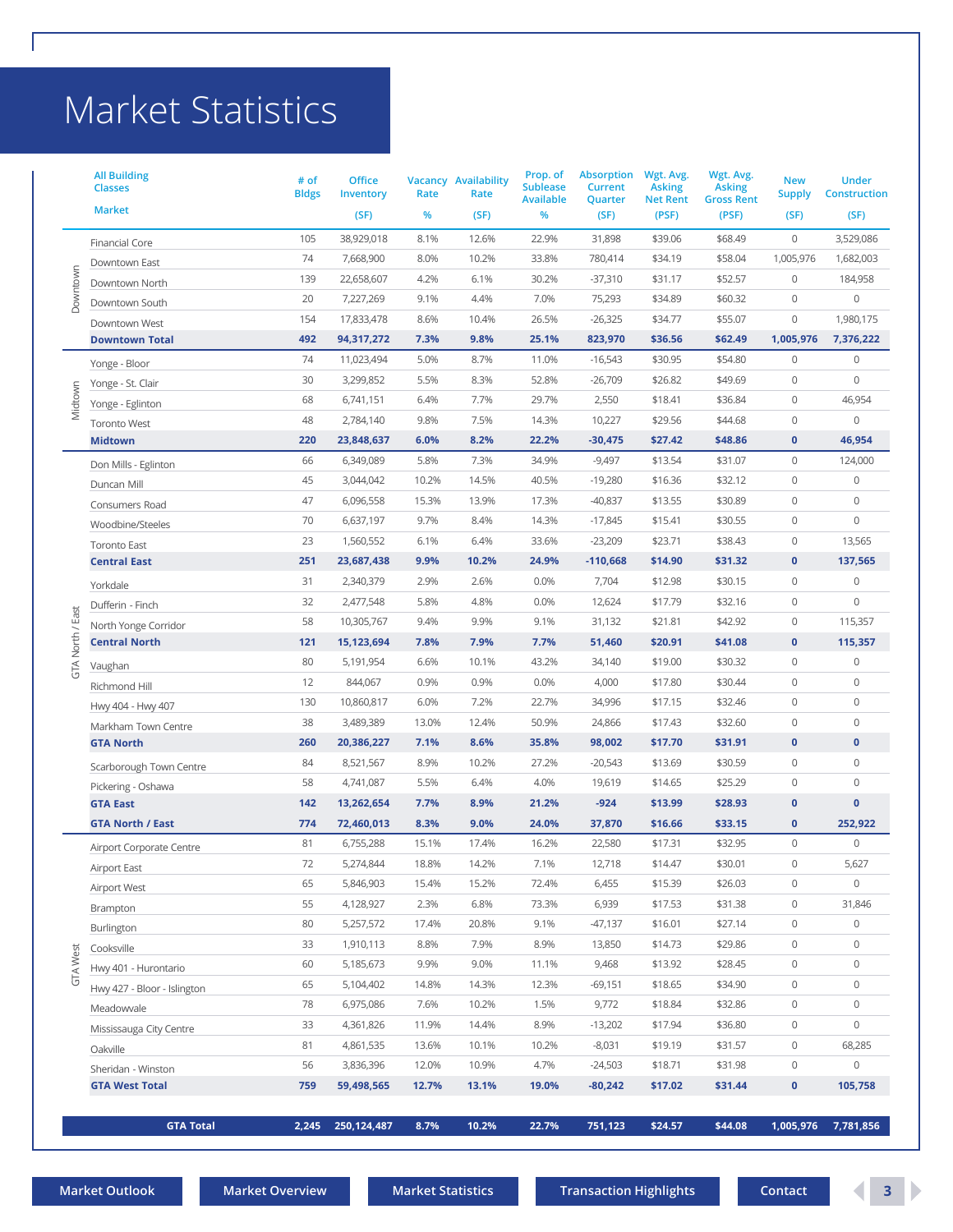# <span id="page-3-0"></span>Transaction Highlights

### **Notable Lease Transactions**

| Tenant                  | <b>Building Name / Address</b> | Area (SF) | <b>Market</b>                           | <b>Lease Type</b> |
|-------------------------|--------------------------------|-----------|-----------------------------------------|-------------------|
| Facebook                | 16 York Street                 | 127.563   | Central Downtown - Downtown South       | New Deal          |
| Wunderman Thompson      | 160 Bloor Street East          | 98.274    | Central Midtown - Yonge-Bloor           | Extension         |
| Northeastern University | 375 Queen Street West          | 93.134    | Central Downtown - Downtown West        | New Deal          |
| <b>Travel Edge</b>      | 2 Queen Street East            | 73,557    | Central Downtown - Financial Core       | Sublease          |
| Scotiabank              | 70 University Avenue           | 53.774    | Central Downtown - Financial Core       | Sublease          |
| Canadian Tire Ltd.      | 77 Foster Crescent             | 50,353    | Suburban West - Mississauga City Centre | New Deal          |
| Bounteous Canada        | 351 King Street East           | 28,414    | Central Downtown - Downtown East        | New Deal          |
| SiriusXM Canada         | 351 King Street East           | 27.822    | Central Downtown - Downtown East        | New Deal          |

## **Notable Sales Transactions**

| <b>Building Name / Address</b>                        | Area (SF) | <b>Sale Price</b> | <b>Purchaser</b>                   | <b>Purchaser Profile</b>  |
|-------------------------------------------------------|-----------|-------------------|------------------------------------|---------------------------|
| Bell Creekbank Campus, 5099 Creekbank Road            | 1,100,000 | \$443,433,788     | Oak Street Real Estate Capitol     | Private Investor          |
| 99 Atlantic Avenue & 40 Hanna Avenue                  | 259.234   | \$240,000,000     | Blackstone and Keyric              | Institutional<br>Investor |
| Allstate Corporate Centre, 11 Allstate Parkway        | 577.214   | \$179,500,000     | Groupe Mach                        | Private Investor          |
| Madison Centre, 4950 Yonge St & 100 Upper Madison Ave | 445,000   | \$118,000,000     | Europro                            | Private Investor          |
| Meadowyale Court I & II, 6501-6559 Mississauga Road   | 143.975   | \$49,000,000      | <b>Canfirst Capital Management</b> | Private Investor          |
| 1 Eva Road                                            | 91.068    | \$34,000,000      | <b>Broccolini</b>                  | Developer                 |
| 175 Commerce Valley Drive West                        | 113.274   | \$33,650,000      | Groupe Mach                        | Private Investor          |
| 320 Matheson Boulevard West                           | 93.950    | \$24,750,000      | Ya-Ya Foods Corp                   | Private Investor          |

# **Notable Developments**

| <b>Building Name / Address</b>                              | <b>Market</b>         | <b>Building Status</b>    | Size (SF) | <b>Est. Completion</b> | <b>Owner / Developer</b> |
|-------------------------------------------------------------|-----------------------|---------------------------|-----------|------------------------|--------------------------|
| LCBO Tower, 100 Queens Quay East                            | Downtown East         | New Supply                | 675,000   | 2021 04                | <b>Menkes</b>            |
| Waterfront Innovation Centre.<br>125 & 155 Queens Quay East | Downtown East         | New Supply                | 460,000   | 2021 Q4                | <b>Menkes</b>            |
| The Well, 410 Front Street West                             | Downtown West         | <b>Under Construction</b> | 1.200.000 | 2022 01                | Allied REIT, RioCan REIT |
| 65 King Street East                                         | Downtown East         | <b>Under Construction</b> | 400,000   | 2022 01                | Canderel, Carttera       |
| Bay Adelaide Centre - North Tower,<br>40 Temperance Street  | <b>Financial Core</b> | Under Construction        | 820,000   | 2022 Q3                | Brookfield, Dadco Group  |
| EQ Bank Tower, 25 Ontario Street                            | Downtown East         | <b>Under Construction</b> | 460,000   | 2023 Q3                | <b>First Gulf</b>        |
| CIBC Square II, 141 Bay Street                              | <b>Financial Core</b> | <b>Under Construction</b> | 1.400.000 | 2024 04                | Hines, Ivanhoe Cambridge |